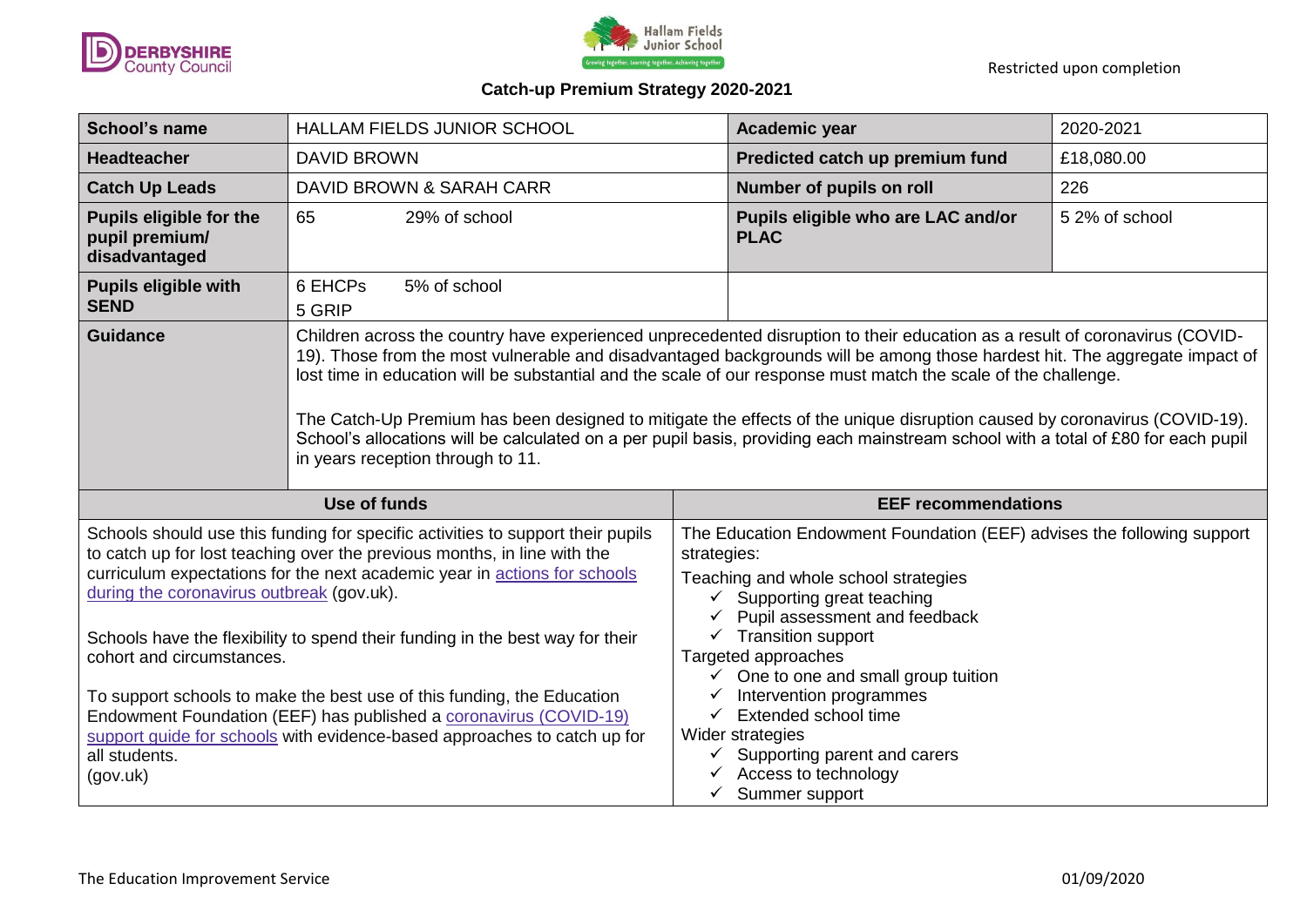



| <b>Barriers</b> |                                                                                                                                                                                                                                                                           |  |  |  |  |
|-----------------|---------------------------------------------------------------------------------------------------------------------------------------------------------------------------------------------------------------------------------------------------------------------------|--|--|--|--|
|                 | <b>Academic</b>                                                                                                                                                                                                                                                           |  |  |  |  |
|                 | Significant gaps in learning created by the partial closures to school during National Lockdown                                                                                                                                                                           |  |  |  |  |
| $\overline{2}$  | Inconsistent engagement in home learning. Vulnerable children have lower levels of engagement with school work whilst at home.                                                                                                                                            |  |  |  |  |
|                 | <b>Behaviour and attitudes</b>                                                                                                                                                                                                                                            |  |  |  |  |
| 3               | Pupil Premium children have lower school attendance data                                                                                                                                                                                                                  |  |  |  |  |
| 4               | Some children may find difficulty in settling back into school routines and may have limited levels of concentration due to COVID-19 and the lack of<br>structured learning experiences since school closures in March 2020.                                              |  |  |  |  |
|                 | Personal development (including social and emotional health and wellbeing)                                                                                                                                                                                                |  |  |  |  |
| 5               | Children's mental health over the period of school closure due to COVID-19, needs to be taken into consideration and will be a key priority for staff.<br>Children may have low self-confidence and have low levels of resilience. Staff will need to be mindful of this. |  |  |  |  |
| 6               | Increased numbers of children returning having experienced conflict, complex trauma, adversity, loss and bereavement.                                                                                                                                                     |  |  |  |  |
|                 | Barriers to be reviewed by Catch Up Leads and Governors                                                                                                                                                                                                                   |  |  |  |  |
|                 | December 2020<br>Autumn:                                                                                                                                                                                                                                                  |  |  |  |  |
|                 | <b>April 2021</b><br>Spring:                                                                                                                                                                                                                                              |  |  |  |  |
|                 | Summer: July 2021                                                                                                                                                                                                                                                         |  |  |  |  |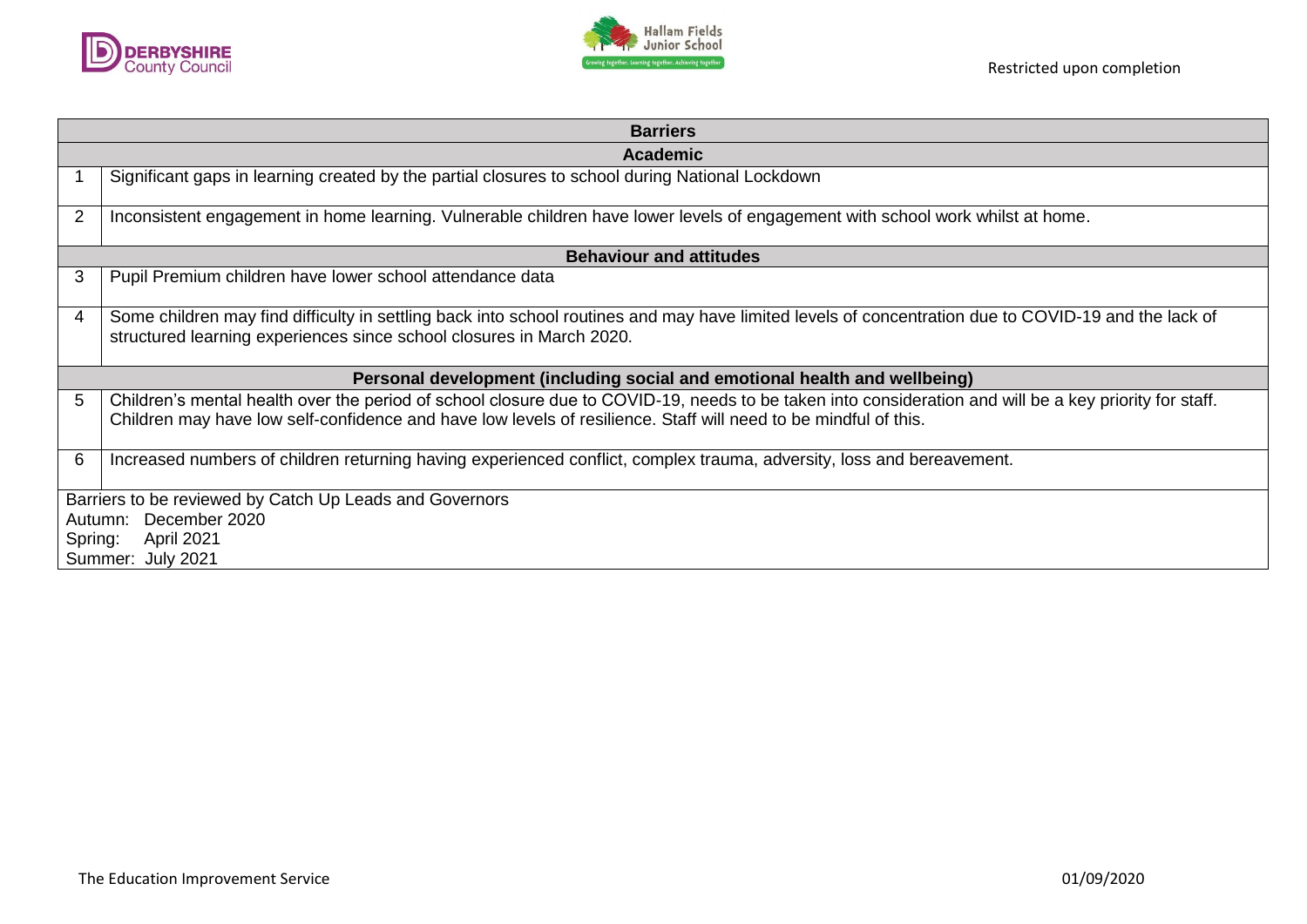



# **Catch-up premium plan Academic Academic Catch-up objective 1**

### **Reasons for the approaches taken:**

1. The teaching and learning of phonics at KS1 transforms children from a non-reader to children who are capable of reading fluently and spelling accurately by the end of Year 2. By the end of year 2, children would ideally be completing Phase 6 and should be able to read hundreds of words using one of three strategies: Reading them automatically, decoding them quickly and silently or decoding them aloud. Children in KS1 have significant gaps in their phonetic understanding due to the National Lockdown in March 2020. This has dramatically affected the children joining us in Year 3 at Hallam Fields Junior School in September 2020 and will have an ongoing impact for children throughout KS1 which we will be addressing as they transition to juniors.

The gaps in learning cannot always be addressed in year 3 and this means the children move through the school with these significant gaps in learning which are has an impact on their progress and attainment in all academic subjects year after year. If these children are struggling to read fluently, they are less likely to read for pleasure which has been linked to higher attainment in vocabulary, spelling and maths. The continued impact of COVID-19 will inevitably mean more time out of school to isolate or due to further national lockdowns – compounding the problem further.

At Hallam Fields we have chosen to meet this need through Phonics training for all staff enabling staff to assess the gaps effectively whether the children are in year 3 or year 6. Staff can then discretely teach the Phonics phases needed to improve the children's understanding of the relationship between sounds and written symbols. This will lead to them becoming the confident, capable and fluent readers that we wish for them to be; enabling the children to read for pleasure and achieve their full potential.

The Education Endowment Foundation (EEF) created a guide to help school leaders support their pupils, by equipping them with an overview of relevant evidence. It is designed in particular to support and inform decisions about how to use catch-up funding announced in June 2020.The EEF identify that *providing opportunities for professional development is essential to achieving the best outcomes for pupils. They specify that a particular focus for interventions is likely to be on literacy and numeracy. For example, there is extensive evidence showing the long-term negative impact of beginning secondary school without secure literacy skills. Programmes are likely to have the greatest impact where they meet a specific need, such as oral language skills or aspects of reading, include regular sessions maintained over a sustained period and are carefully timetabled to enable consistent delivery.*

2. Inconsistent engagement in home learning will have led to gaps in children's learning which can only be addressed through targeted teaching. Quality first teaching emphasises the importance of relationships between the classroom teacher and pupils and encourages higher expectations through higher levels of support for pupils to succeed. At Hallam Fields we will, therefore, be choosing to use classroom teachers to deliver the intervention teaching to the children in their class for half an hour before the school day officially starts. This enables any objectives to be seamlessly continued in the daily teaching and learning for these children, building on their learning. These groups will be planned for and continuously assessed meaning they will change as needed to address all children's gaps created by inconsistent engagement in home learning during the national lockdown. Re-engaging these children in the learning process whilst in small groups and with their own class teacher will increase their attention and focus, motivate them to practice higher-level critical thinking skills, and promote meaningful learning experiences.

The EEF recommend that subject-specific assessments are used *to identify particular areas where pupils have forgotten or misunderstood key concepts, to ensure that new material being covered builds on secure foundations. Standardised assessments in literacy or numeracy might be used to identify pupils who would benefit from additional catch-up support.* At Hallam Fields we will be investing in our staff to make these assessments and provide that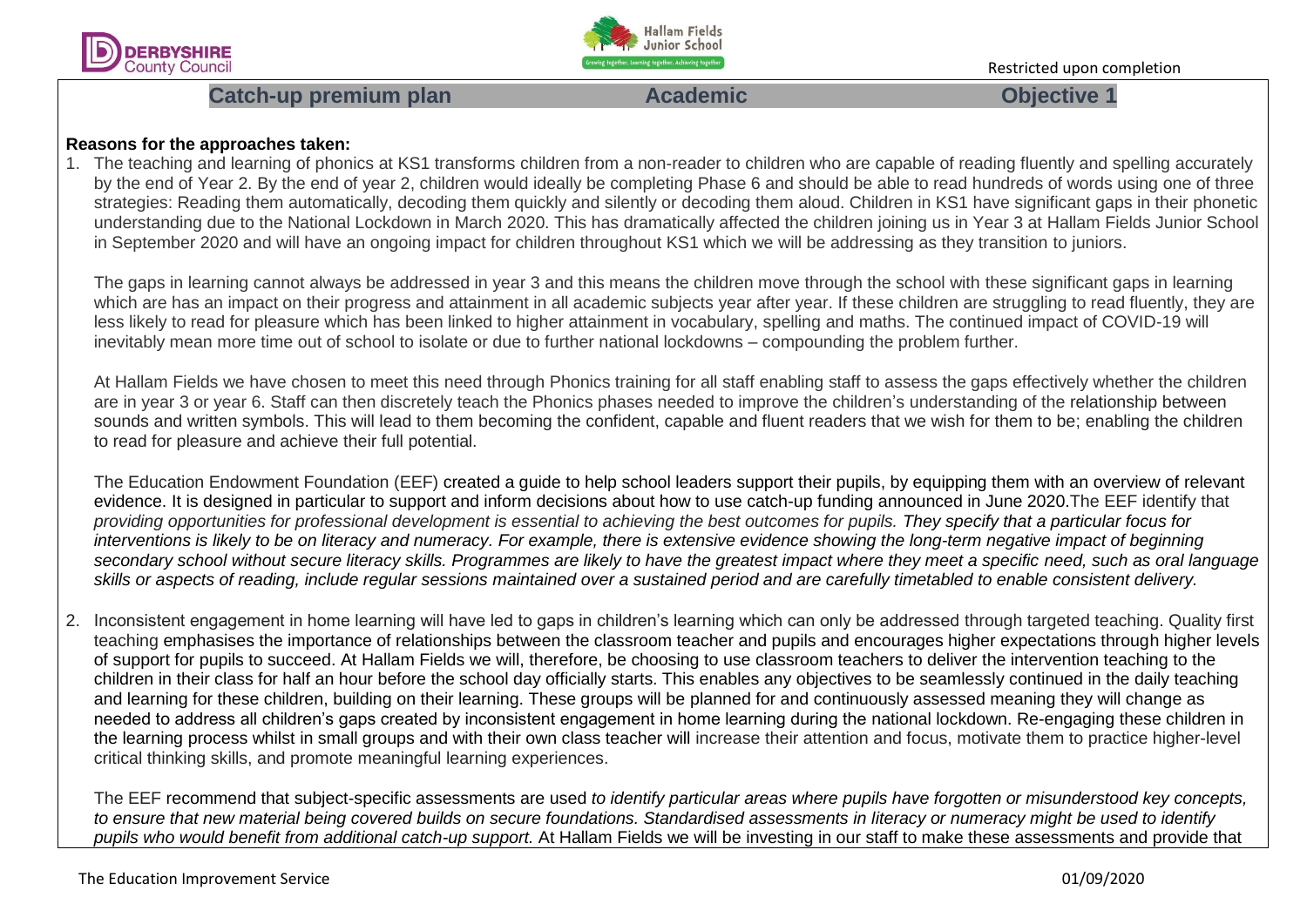



additional support as g*reat teaching is the most important lever schools have to improve outcomes for their pupils (EEF Covid 19 Support Guide for Schools 2020).*

**Success criteria** - what will tell you that you have overcome the barrier?

- $\checkmark$  Staff confident to assess phonics phases consistently across the school
- $\checkmark$  Staff confident to provide interventions / whole class teaching in phonics across the school
- $\checkmark$  Gaps in phonetic understanding identified through assessment
- $\checkmark$  Interventions / whole class teaching in place to address the gaps
- $\checkmark$  Assessments showing that gaps in learning are narrowing over time
- $\checkmark$  Increased number of children completing phonics Phase 6 before leaving Hallam Fields Junior School
- $\checkmark$  Increased reading for pleasure shared in class and at home
- $\checkmark$  Staff assess gaps in learning on return to school in Autumn term
- $\checkmark$  Small intervention groups identified and parents informed / in agreement
- $\checkmark$  Intervention groups timetabled in all year groups
- $\checkmark$  Intervention groups running in Spring term
- $\checkmark$  Intervention groups monitored by class teachers and SLT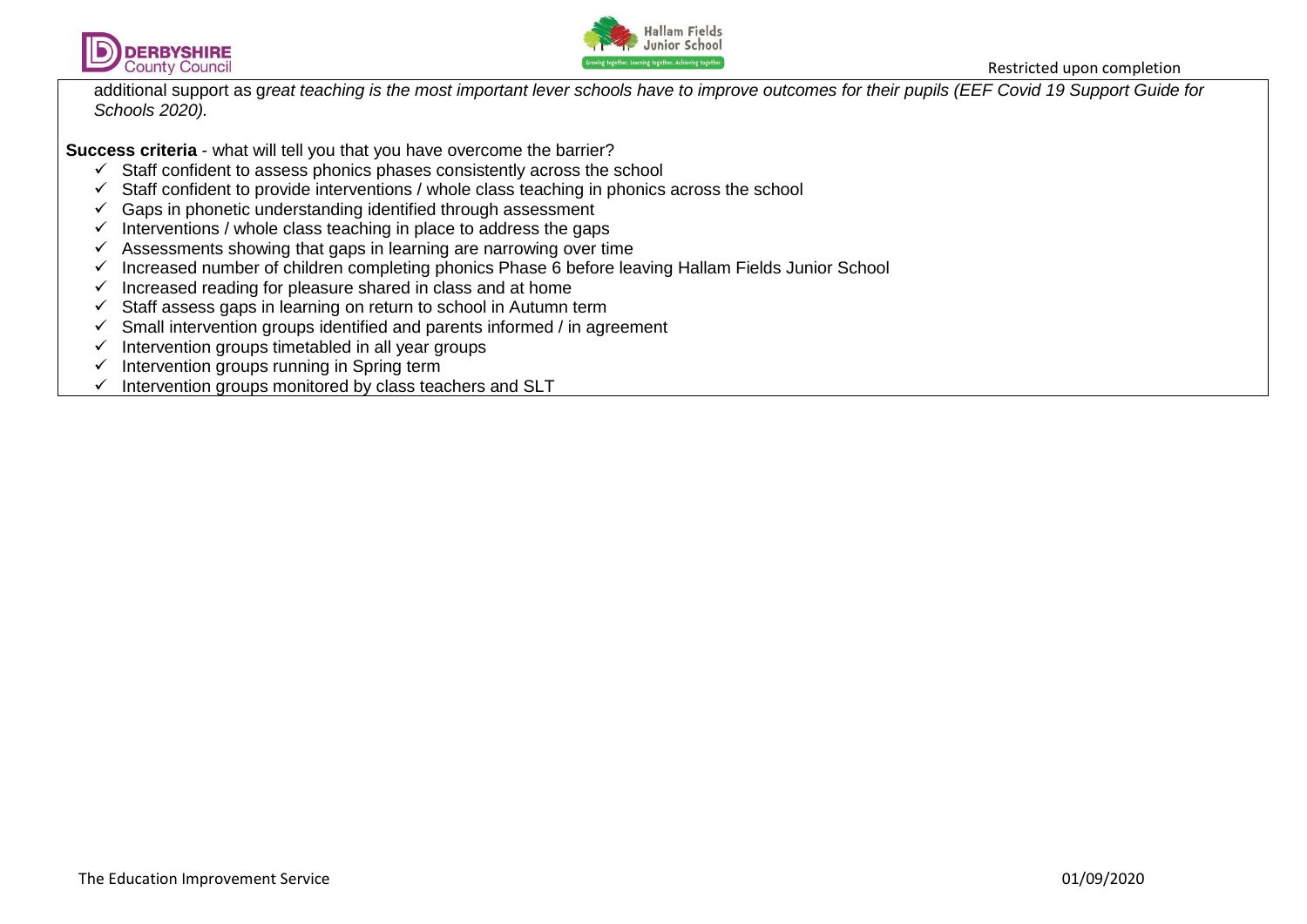



| <b>Barrier</b> |                                                                                                             | How it will be<br>measured.      | <b>Actions</b>                                                                                                                                                                                                                                                                                      | <b>Timescales</b><br><b>Monitoring and</b><br>evaluation<br>(include<br>milestones)<br><b>Person</b><br>responsible. |                                                                                                                     | Amount of funding to be<br>spent and from which<br>source:<br><b>Universal fund</b><br><b>Tutor scheme/pillar</b><br><b>Academic mentor</b><br>scheme/pillar                 |  |
|----------------|-------------------------------------------------------------------------------------------------------------|----------------------------------|-----------------------------------------------------------------------------------------------------------------------------------------------------------------------------------------------------------------------------------------------------------------------------------------------------|----------------------------------------------------------------------------------------------------------------------|---------------------------------------------------------------------------------------------------------------------|------------------------------------------------------------------------------------------------------------------------------------------------------------------------------|--|
| $\overline{1}$ | Significant gaps in<br>learning created by the<br>partial closures to school<br>during National<br>Lockdown | Phonics assessment<br>system     | Provide whole school<br>$\checkmark$<br>training in assessing<br>and teaching phonics<br>Assess children to<br>$\checkmark$<br>identify gaps<br>Whole class teaching to<br>$\checkmark$<br>develop fluency<br>Intervention groups to<br>$\checkmark$<br>meet need identified<br>through assessments | <b>Training Spring</b><br>2021<br>Assessments<br>Spring 2021<br>Interventions<br>Spring 2021                         | Monitoring termly<br>by Catch up<br>leads and<br>Governors.<br>SSi & SCo co-<br>ordinators<br>overseeing<br>phonics | Phonics training £954<br>✓<br>Universal fund<br>Monitoring and<br>✓<br>implementation time for<br>SSib and SCo<br>Universal fund<br>Resources £225.90<br>✓<br>Universal fund |  |
| $\overline{2}$ | Inconsistent engagement<br>in home learning.                                                                | School assessment<br>half termly | Identify gaps in learning<br>✓<br>$\checkmark$<br>Organise targeted<br>intervention groups<br>Timetable groups to be<br>$\checkmark$<br>in line with social<br>distancing at beginning<br>of school day                                                                                             | Autumn term<br>Autumn term<br>Spring term                                                                            | Monitoring termly<br>by Catch up<br>leads and<br>Governors.<br>Pupil progress<br>meetings termly                    | Staffing costs for tuition<br>✓<br>before school for Spring<br>and Summer terms<br>£7,545.60<br>Universal fund                                                               |  |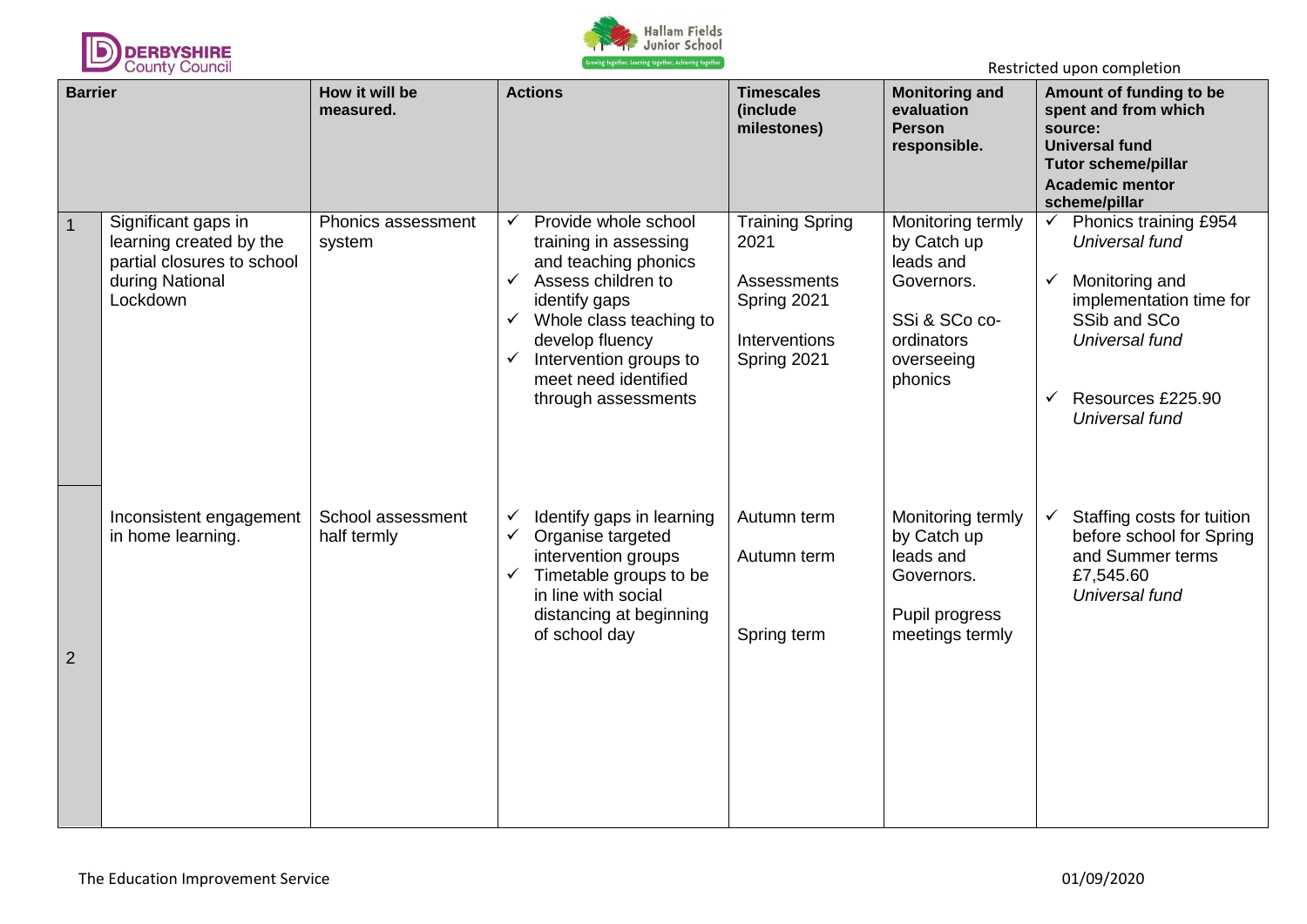



## **Catch –up premium plan Behaviour and attitudes Objective 2**

### **Reasons for the approaches taken:**

At Hallam Fields, we recognise that excellent attendance is an important part of giving our children the best possible start in life. We encourage this for all children, by offering an environment in which our children feel valued and part of the school community. It is essential absences and lateness are monitored closely by the school to ensure that pupils attend regularly and do not miss valuable learning time. We have a designated attendance officer working in the school to enable us to meet our targets in relation to school attendance, especially persistent absence. A big part of this role is to promote positive attitudes by children and families towards education and to ensure that parents are made fully aware of their statutory responsibilities. Our attendance officer joins SLT to welcome children and parents at the door each morning, monitoring punctuality and supporting parents.

During any further isolation periods for children and families or national lockdown situations, children will be provided with work daily to ensure that they are still engaged in their learning. Phone calls and 1:1 zoom calls will be made home by class teachers to support learning and maintain the good relationships teachers have with the children and also by our Attendance Officer, Assistant Headteachers and SENCO. These lines of communication are vital in ensuring the safety and well-being of our children and their families. The EEF identifies that *parents have played a key role in supporting children to learn at home and it will be essential that schools and families continue to work together as pupils return to school. Schools have provided*  extensive pastoral support to pupils and families throughout the pandemic. Additional support in the new school year could focus on providing regular *and supportive communications with parents, especially to increase attendance and engagement with learning. There is a risk that high levels of absence after the summer pose a particular risk for disadvantaged pupils.* Our relationships and regular communication with families during the first lockdown in March 2020 are something that we will look to continue into the new school year including supporting families with food donations, specific support for SEN children at home and dealing with trauma that many will inevitably go on to experience.

In September Hallam Fields Junior School have a Reconnection Curriculum in place to support children's return to school. As Hallam Fields is an Attachment Aware School, the first four days are planned to focus on relationships and community, both in and out of school, with a gradual return to Maths and English and then a wider curriculum. Lots of outdoor learning is incorporated into every day as being outdoors promotes confidence and creativity and reduces anxiety. Teachers will also spend time re-building the children's social skills and behaviours which have been affected by long periods of isolation.

**Success criteria** - what will tell you that you have overcome the barrier?

- $\checkmark$  Attendance for all children is at/above National Average
- $\checkmark$  Attendance for vulnerable children is in line with all other children in school and Nationally
- $\checkmark$  Staff are in regular contact with vulnerable children's families
- $\checkmark$  Staff are in regular contact with SEN children's families
- $\checkmark$  Children not engaged in their learning during lockdowns / isolation periods are contacted by class teacher initially then SLT
- $\checkmark$  School are able to support families and point in direction of agencies that can support specific needs.
- $\checkmark$  Reconnection curriculum planned, shared with staff and delivered in September 2020
- $\checkmark$  Outdoor opportunities, including Forest Schools for every child, continue to take place weekly throughout the year
- $\checkmark$  Children are able to settle back into new routines in school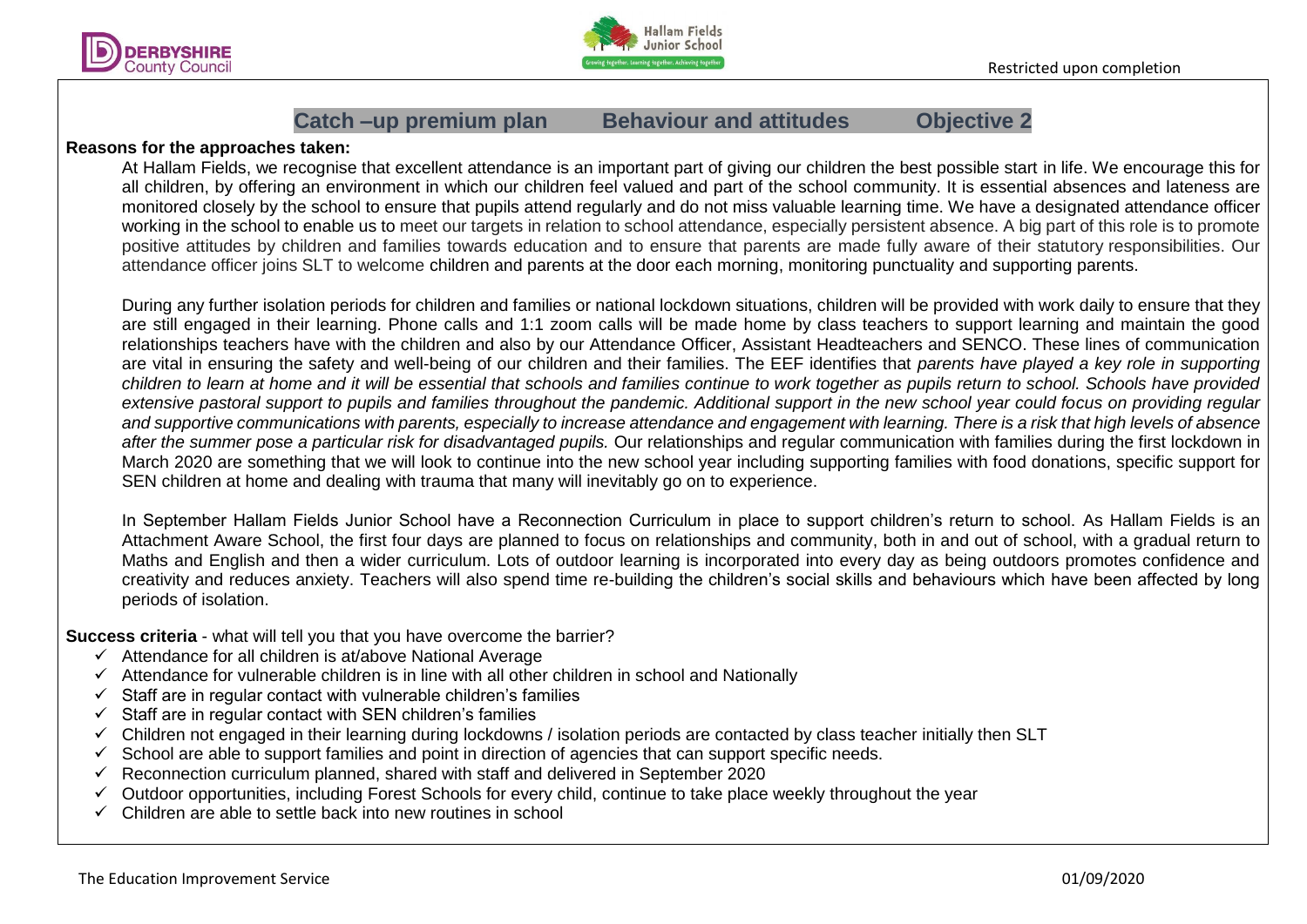



| <b>Barrier</b> |                                                                                                                                                                                                                                                   | How it will be<br>measured.             | <b>Actions</b>                                                                                                       | <b>Timescales</b><br>(include<br>milestones) | <b>Monitoring and</b><br>evaluation<br><b>Person</b><br>responsible.                     | Amount of funding to be<br>spent and from which<br>source:<br><b>Universal fund</b><br><b>Tutor scheme/pillar</b><br><b>Academic mentor</b><br>scheme/pillar |
|----------------|---------------------------------------------------------------------------------------------------------------------------------------------------------------------------------------------------------------------------------------------------|-----------------------------------------|----------------------------------------------------------------------------------------------------------------------|----------------------------------------------|------------------------------------------------------------------------------------------|--------------------------------------------------------------------------------------------------------------------------------------------------------------|
| 3              | Pupil premium children<br>have lower school<br>attendance data                                                                                                                                                                                    | Attendance data                         | Monitor attendance<br>Monitor attendance of<br>$\checkmark$<br>vulnerable children                                   | Autumn term and<br>ongoing                   | Monitoring termly<br>by Catch up<br>leads and<br>Governors.<br>Pupil premium<br>lead SCa | Attendance officer<br><b>Pupil Premium funding</b>                                                                                                           |
| $\overline{4}$ | Some children may find<br>difficulty in settling back<br>into school routines and<br>may have limited levels<br>of concentration due to<br>COVID-19 and the lack<br>of structured learning<br>experiences since school<br>closures in March 2020. | Behaviour / concerns<br>logged on CPoms | Reconnection<br>$\checkmark$<br>curriculum<br>Allocate vulnerable<br>$\checkmark$<br>families to members of<br>staff | September<br>Autumn                          | Monitoring termly<br>by Catch up<br>leads and<br>Governors.                              | Resources £168.96<br>Universal fund                                                                                                                          |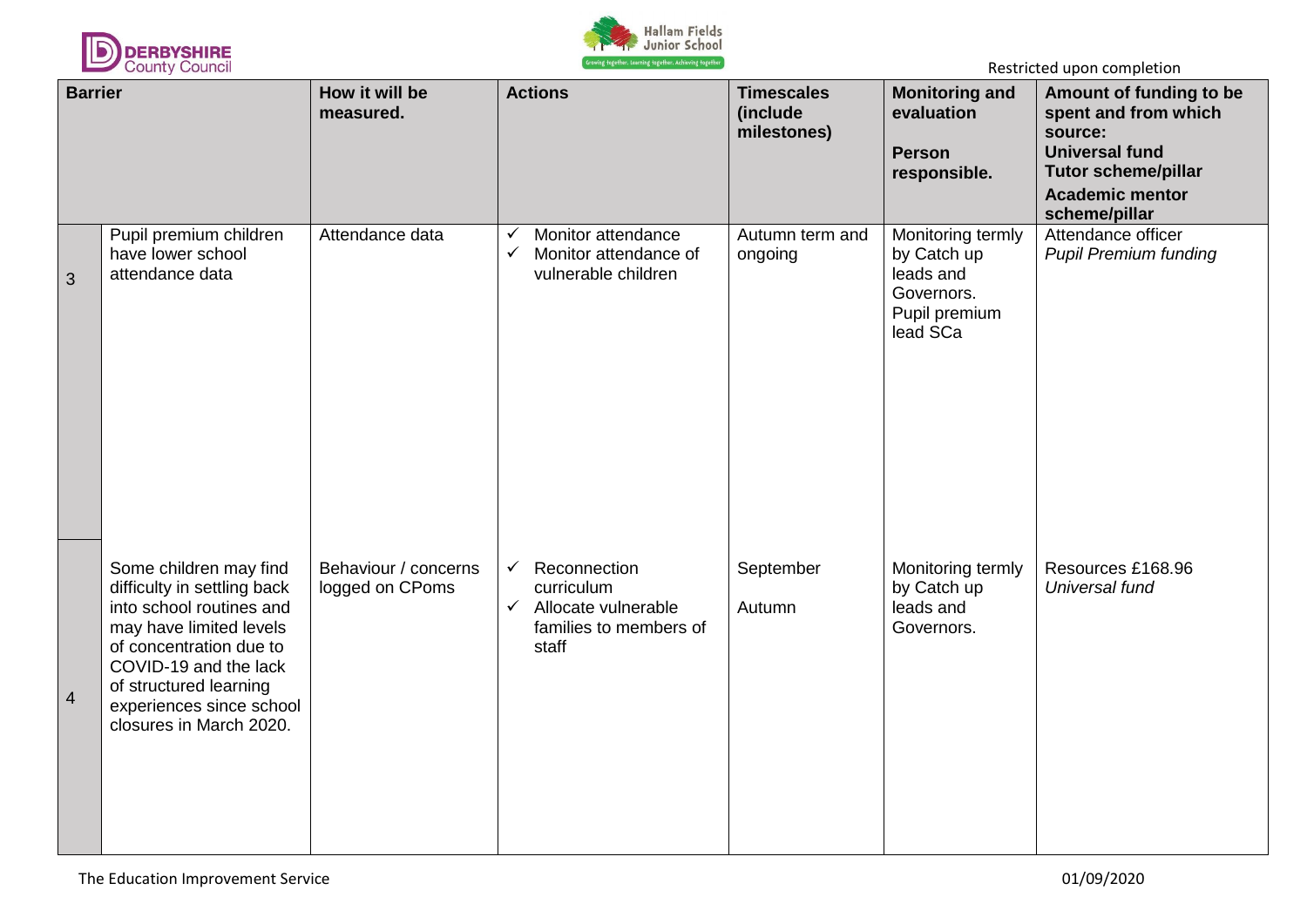



# Catch –up premium plan **Personal development** Objective 3

## **Reasons for the approaches taken:**

At Hallam Fields Junior School we are used to supporting our children through challenges that they face in life but we know that the Pandemic that we are currently in will amplify the challenges they face many times over. Although we have no experience of responding to a situation of this magnitude, the evidence we do have suggests that the need for pastoral support, safeguarding and well-being services in school is increasing.

We are very proud to define Hallam Fields Junior School as a THRIVE school. For us this means that we have the THRIVE approach within our whole school ethos and across our whole setting. THRIVE is a dynamic, developmental approach to working with children that supports their emotional and social wellbeing. It is based on the latest research in neuroscience, attachment theory and child development, drawing on research into the role of creativity and play in developing emotional resilience. As well as structured 'right-time' learning through the developmental stages taught in every class at Hallam Fields Junior School, THRIVE addresses 'interruptions' that children might be experiencing with a 1:1 licensed practitioner.

We have chosen to increase our team of practitioners by training our Attendance and Support officer who works closely with parents and children who are experiencing challenges. This will enable us to offer greater 1:1 provision for children who have experienced trauma and loss during COVID-19. We have also chosen to invest heavily in resources to support the teachers to address these tricky emotions and experiences in class. These include: books and resources for addressing difficulties with attachment, sensory activities for encouraging the children to use their creative side of the brain and learn to regulate tricky emotions both in and out of school, resources for helping children with loss and anxiety and a large bank of picture books to span across the whole school in weekly assemblies. Staff training was given to share the theory behind this plan of support when returning to school in September and training will continue throughout the year as the Pandemic progresses and new challenges are faced.

EEF guidance identifies that *Interventions might focus on other aspects of learning, such as behaviour or pupils' social and emotional needs, or focus on particular groups of pupils with identified special educational needs or disabilities. Effective intervention follows assessment, which can be used to ensure that support is well-targeted and to monitor pupil progress.*

**Success criteria** - what will tell you that you have overcome the barrier?

- -Thrive practitioner training completed by staff member
- -Increased number of children assessed using THRIVE online assessment
- -Increased number of child receiving 1:1 targeted support for their social and emotional well-being
- -Children's readiness to learn improves in class assessed through THRIVE online assessment
- -Emotions taught consistently across school and children more able to discuss their own sensations linked to emotions
- -Picture books share consistently across school to deal with tricky experiences and emotions linked to this
- -Resources available for use for children experiencing trauma
- -Sensory activities used and shared with parents
- -Family THRIVE sessions running to support families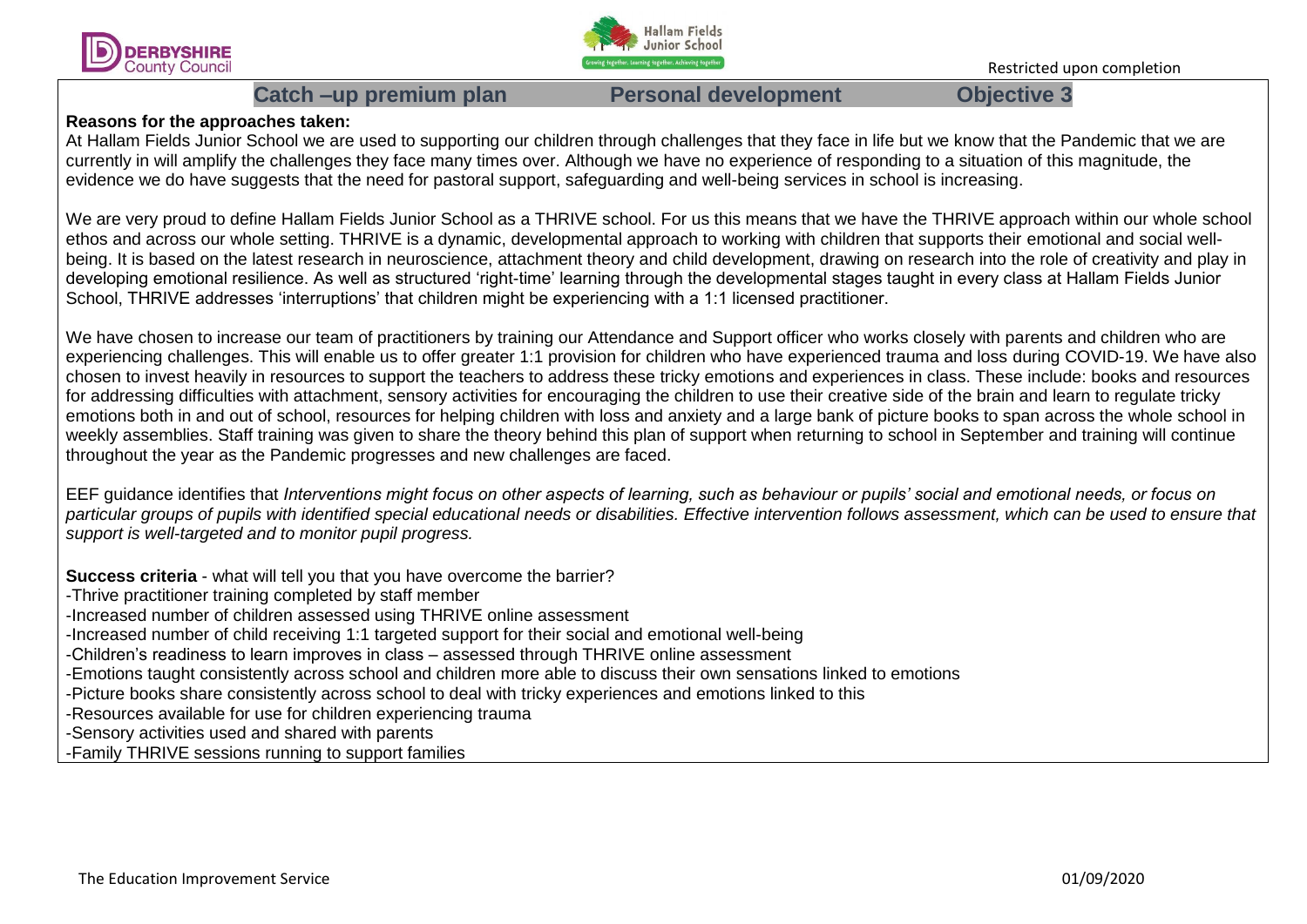



| <b>Barrier</b>  |                                                                                                                                                                           | How it will be<br>measured.        | <b>Actions</b>                                                                          | <b>Timescales</b><br>(include<br>milestones) | <b>Monitoring and</b><br>evaluation<br><b>Person</b><br>responsible. | Amount of funding to be<br>spent and from which<br>source:<br><b>Universal fund</b><br><b>Tutor scheme/pillar</b><br><b>Academic mentor</b><br>scheme/pillar                            |
|-----------------|---------------------------------------------------------------------------------------------------------------------------------------------------------------------------|------------------------------------|-----------------------------------------------------------------------------------------|----------------------------------------------|----------------------------------------------------------------------|-----------------------------------------------------------------------------------------------------------------------------------------------------------------------------------------|
| 5<br>&          | Children's mental health<br>over the period of school<br>closure due to COVID-<br>19, needs to be taken<br>into consideration and<br>will be a key priority for<br>staff. | <b>THRIVE online</b><br>assessment | THRIVE practitioner training<br>Resources identified and<br>purchased<br>Staff training | Autumn-Spring<br>Autumn<br>Autumn            | Monitoring termly<br>by Catch up<br>leads and<br>Governors.          | THRIVE training £1,394<br>$\checkmark$<br>Picture books<br>$\checkmark$<br>Sensory resources<br>✓<br>£153.85<br>Specific trauma<br>resources £247.26<br>Family THRIVE<br>resources £100 |
| $6\phantom{1}6$ | Children may have low<br>self-confidence and have<br>low levels of resilience.<br>Staff will need to be<br>mindful of this.                                               |                                    |                                                                                         |                                              |                                                                      | Invisible String books<br>and resources £211.33<br>Emotionary books and<br>resources £221.50<br>Universal fund                                                                          |